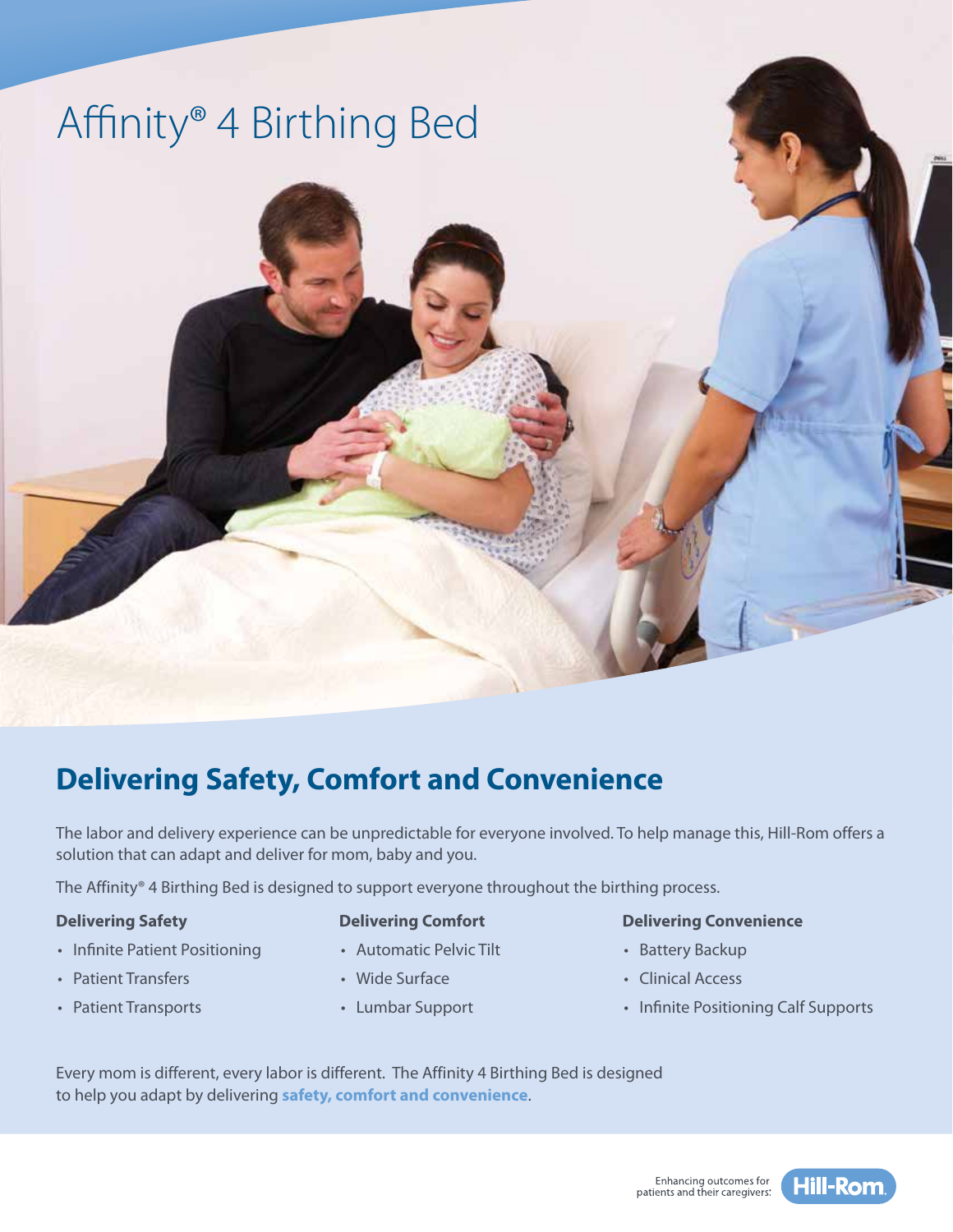## **DELIVERING SAFETY**

The Affinity® 4 Birthing Bed is designed to keep mom, baby and you safe.

# **DELIVERING COMFORT**

Keeping mom comfortable throughout the birthing experience should be paramount.

# Delivering Safety, Comfort and Convenience

#### **WIDE SLEEP DECK**

35" surface width gives mom room to care for baby in bed.

#### **STOW & GO® FOOT SECTION**

Exclusive, ergonomic design; foot section slides and stores under the bed.



## **DELIVERING CONVENIENCE**

The Affinity® 4 Birthing Bed is designed to make every movement fast and easy.

during transport or loss of power.



**LIGHT-WEIGHT FOOT SECTION** Weighs 16 lbs, includes ergonomic handles and angular stand to keep mattress off the floor.

**INFINITE POSITIONING CALF SUPPORTS** Ergonomically designed, provides comfort and infinite positioning.

improve perineal access.